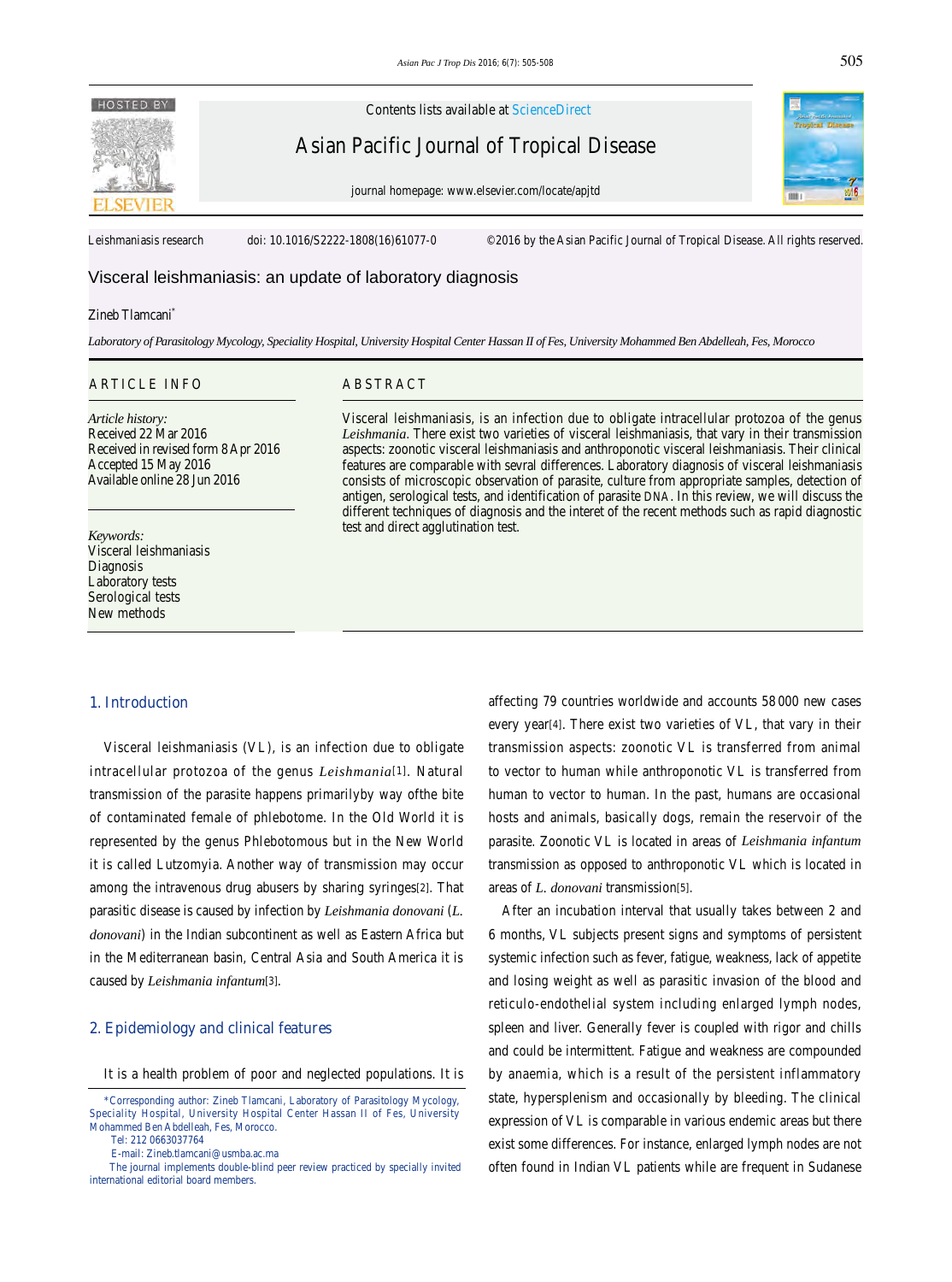VL patients[6,7]. Hyperpigmentation, that probably brought the name kala-azar (black fever in Hindi), only has been mentioned in VL patients from the Indian subcontinent, nowadays this sign is rare and was probably an element of extended infections in the time while efficient treatment was inaccessible. Since the disease developments, splenomegaly could augment, producing abdominal distension and also pain, which can be amplified by a concomitant hepatomegaly. Signs and symptoms of bacterial co-infections that include pneumonia, diarrhea or tuberculosis may confound the clinical representation while initial diagnosis. VL signs generally remain for a few weeks to months before patients find treatment or die of bacterial co-infections, major bleeding or intense anaemia[8].

#### **3. Laboratory diagnosis**

 Diagnosis of VL in laboratory consists of microscopic direct observation of the parasite, culture from appropriate samples, detection of antigen, different serological tests, and identification of parasite DNA. Until day parasitological method stays the gold standard for the diagnosis VL. Microscopic demonstration of amastigotes in splenic aspirates, buffy coat and also peripheral blood mononuclear cells have been proven to have elevated sensitivities and ideal specificity[9].

## *3.1. Demonstration and isolation of parasite*

 The frequently used technique for diagnosing VL was the demonstration of parasites in splenic or bone marrow aspirate. The existence of the parasite in liver biopsy, lymph nodes, or aspirate specimens or the buffy coat of peripheral blood may also be revealed. Amastigotes look like round or oval bodies measuring 2 to 3 m in length and are identified intracellularly in monocytes and macrophages. In preparations colored with Giemsa or Leishman stain, the cytoplasm looks pale blue, with a quite large nucleus that stains red. At the same plane as the nucleus, but at a right position, it is a deep red or violet rod-like body known as a kinetoplast[9]. To improve the sensitivity of parasitological diagnosis, antibodies conjugated with fluorescent against surface antigens of the parasite were performed in endemic settings in Spain, Brazil, Italy, Tunisia, and Iran[10].

 Culture of the parasite may increase diagnostic sensitivity, however it is laborious, prolonged, and expensive, therefore infrequently employed for clinical diagnosis. Nowdays there exist new techniques of culture increasing sensitivity, like the microculture method. Current improvements concerning this procedure require employing the buffy coat and peripheral blood mononuclear cells[11,12].

# *3.2. Immunological diagnosis*

# *3.2.1. Non-invasive and rapid methods*

 Immunological diagnoses are founded on the finding of both leishmania antigens and antileishmanial antibodies in the blood samples. Various serological tests are already produced for VL to substitute parasitological techniques that have been checked out in several endemic regions[13]. Recent serological tests are dependent on four kinds of techniques: ELISA, indirect fluorescent antibody, direct agglutination test and western blot. The sensitivity relies on the assay and its techniques, however the specificity will depend on the antigen instead of the serological test applied[14].

# *3.2.2. Fluorescent antibody test*

 The indirect fluorescent antibody test is among the frequently used tests for anti-leishmanial antibody detection employing fixed promastigotes. The test is founded on detecting antibodies, that can be proven in the very initial phases of infection as they are undetectable six to nine months following cure. Titres over 1:20 are significant and higher than 1:128 are diagnostic. In spite of this, there exist a possibility of a cross reaction with trypanosomal sera[15,16]. The indirect fluorescent antibody test demonstrates accepted sensitivity (87% to 100%) and also specificity (77% to 100%)[17,18].

## *3.2.3. ELISA*

 Detection of antileishmanial antibodies by means of ELISA is highly frequent, and its sensitivity/specificity largely relies on the antigen employed. Before, ELISA with crude or soluble antigens of promastigotes or amastigotes was applied, however cross reactivity was prevalent resulting in providing it the lowest consideration in diagnosis. With the advancement in technology, numerous recombinant antigens are integrated VL diagnosis with rK39 located on the top of every recombinant antigens (sensitivity: 67%–100%; specificity: 93%–100%)[19].

# *3.2.4. Direct agglutination test*

 The direct agglutination test is a semi-quantitative test that employs microtitre plates wherein increasing dilutions of patients serum or blood are combined with stained killed *L. donovani* promastigotes[20,21]. Once specific antibodies are existing, agglutination will be visible over 18 h with the naked eye. This method was already extensively validated in many endemic areas that gave sensitivity and specificity rates of 94.8% and 97.1%[22], respectively.

## *3.2.5. Rapid diagnostic test*

 The recombinant K39 protein antigen used in the rapid diagnostic test is accessible, reproducible and low-priced, which is not difficult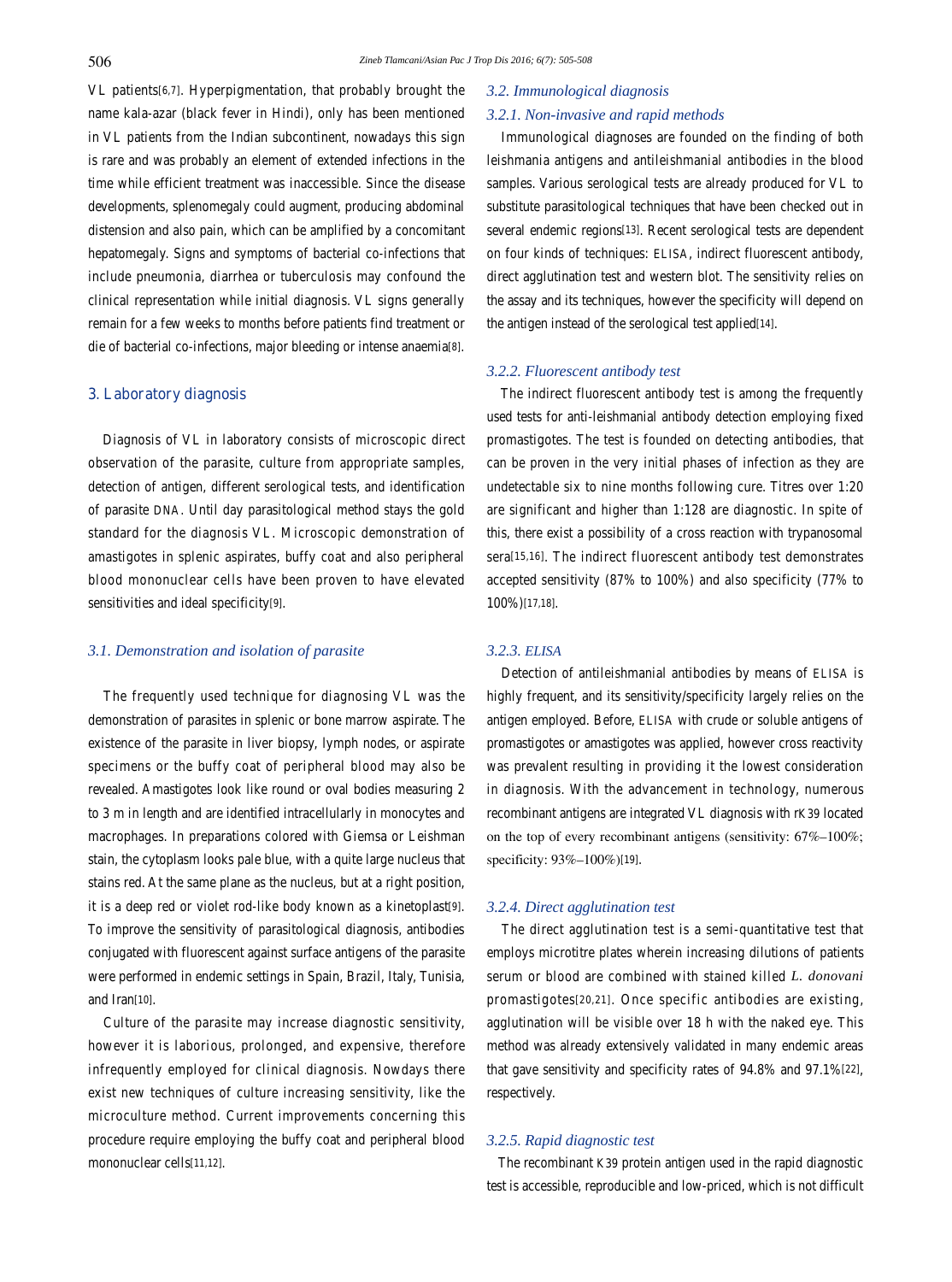to execute, and could give the results during 10 min[23]. This rapid test represented by nitrocellulose strips is immobilized by recombinant antigen *Leishmania* K39. We smear a drop of serum or blood on the pad of the strips that dipped in a small amount of buffer. We can have a result after a few minutes. In the strip of infected patients, appear two pinkish lines in the middle of the nitrocellulose membrane[14,9].

 The sensitivity and specifity of the rK39 immunochromatographic test are variable inside different population presenting VL in different areas. In India the test proved 100% of sensitivity and 93%–98% of specificity[24,25]. In Brazil the sensitivity is estimated as 90% and specificity as 100%[26]and finally in the Mediterranean area both sensitivity and specificity found about 100%[27].

# *3.3. PCR*

 Molecular approaches for VL diagnosis are actually developed and approved to reduce the limitations of parasitological (elevated invasiveness as well as non applicability to subject conditions) and serological techniques (reduced prognostic value). These kinds of methods are based mostly on qualitative PCR and require amplifying parasite DNA in VL patient's blood sample. Numerous regions of leishmania genome are already selected (elevated copy number of kDNA, small subunit of rRNA, internal transcribed spacer-1) to provide very specific and sensitive primers[28]. PCR assay sensitivity relies on the sample applied. The greatest sensitivity is near 100% in spleen and bone marrow samples[29]. The perfect sample is peripheral blood because of its non-invasive character. Employing peripheral blood, the sensitivity amounts documented range between 70% and 100%[30,31].

# **4. Diagnosis of VL-HIV co-infection**

 As reported by the World Health Organization, approximately 35 million people around the world live with HIV. Immunosuppression can reactivate latent *Leishmania* contamination in non-symptomatic subjects and HIV/AIDS patients[32]. VL in HIV subjects will have atypical clinical expression. Just 3/4 of HIV-infected persons, compared to non-HIV-infected patients, show the typical clinical pattern such as fever, splenomegaly, hepatomegaly, and also gastrointestinal involvement[33-36].

 Serological tests seem to be not accurate, given that the most of these patients often will not present detectable quantities of antibodies[37]. Negative serology must not conscientiously eliminate a diagnosis of VL among HIV-infected patients. Parasitemia is elevated in HIV coinfection therefore direct identification of parasite or its component in blood by PCR or quantitative PCR is significantly employed not just for diagnosis but additionally for the follow-up of the patients in the course of and after treatment, however tests are usually not easily accessible in poor medical care areas[38].

# **5. Conclusion**

 VL is suspected clinicaly but should be confirmed by laboratory tests. The demonstration of parasite in splenic or bone marron still the gold standard of the diagnosis but recently the rapid tests seem to be the best choice of all the technics non-invasive, low-priced with increase sensibility and specificity.

# **Conflict of interest statement**

We declare that we have no conflict of interest.

#### **Acknowledgments**

 Our acknowledgments goes to University Hospital Center Hassan II of Fes and University Mohammed Ben Abdellah of Fes.

# **References**

- [1] de Paiva-Cavalcanti M, de Morais RCS, Pessoa-e-Silva R, Trajano-Silva LAM, Gonçalves-de-Albuquerque SC, Tavares DHC, et al. Leishmaniases diagnosis: an update on the use of immunological and molecular tools. *Cell Biosci* 2015; **5**: 31.
- [2] Cruz I, Morales MA, Noguer I, Rodríquez A, Alvar J. Leishmania in discarded syringes from intravenous drug users. *Lancet* 2002; **359**: 1124-5.
- [3] Deborggraeve S, Boelaert M, Rijal S, De Doncker S, Dujardin JC, Herdewijn P, et al. Diagnostic accuracy of a new Leishmania PCR for clinical visceral leishmaniasis in Nepal and its role in diagnosis of disease. *Trop Med Int Health* 2008; **13**(11): 1378-83.
- [4] Alvar J, Vélez ID, Bern C, Herrero M, Desjeux P, Cano J, et al. Leishmaniasis worldwide and global estimates of its incidence. *PLoS One* 2012; **7**: e35671.
- [5] Alvar J, Canavate C, Molina R, Moreno J, Nieto J. Canine leishmaniasis. *Adv Parasitol* 2004; **57**: 1-88.
- [6] Siddig M, Ghalib H, Shillington DC, Petersen EA, Khidir S. Visceral leishmaniasis in Sudan. Clinical features. *Trop Geogr Med* 1990; **42**: 107-12.
- [7] Zijlstra EE, Ali MS, el-Hassan AM, el-Toum IA, Satti M, Ghalib HW, et al. Kala-azar in displaced people from southern Sudan: epidemiological, clinical and therapeutic findings. *Trans R Soc Trop Med Hyg* 1991; **85**: 365-9.
- [8] Chappuis F, Sundar S, Hailu A, Ghalib H, Rijal S, Peeling RW, et al. Visceral leishmaniasis: what are the needs for diagnosis, treatment and control? *Nat Rev Microbiol* 2007; **5**: 873-82.